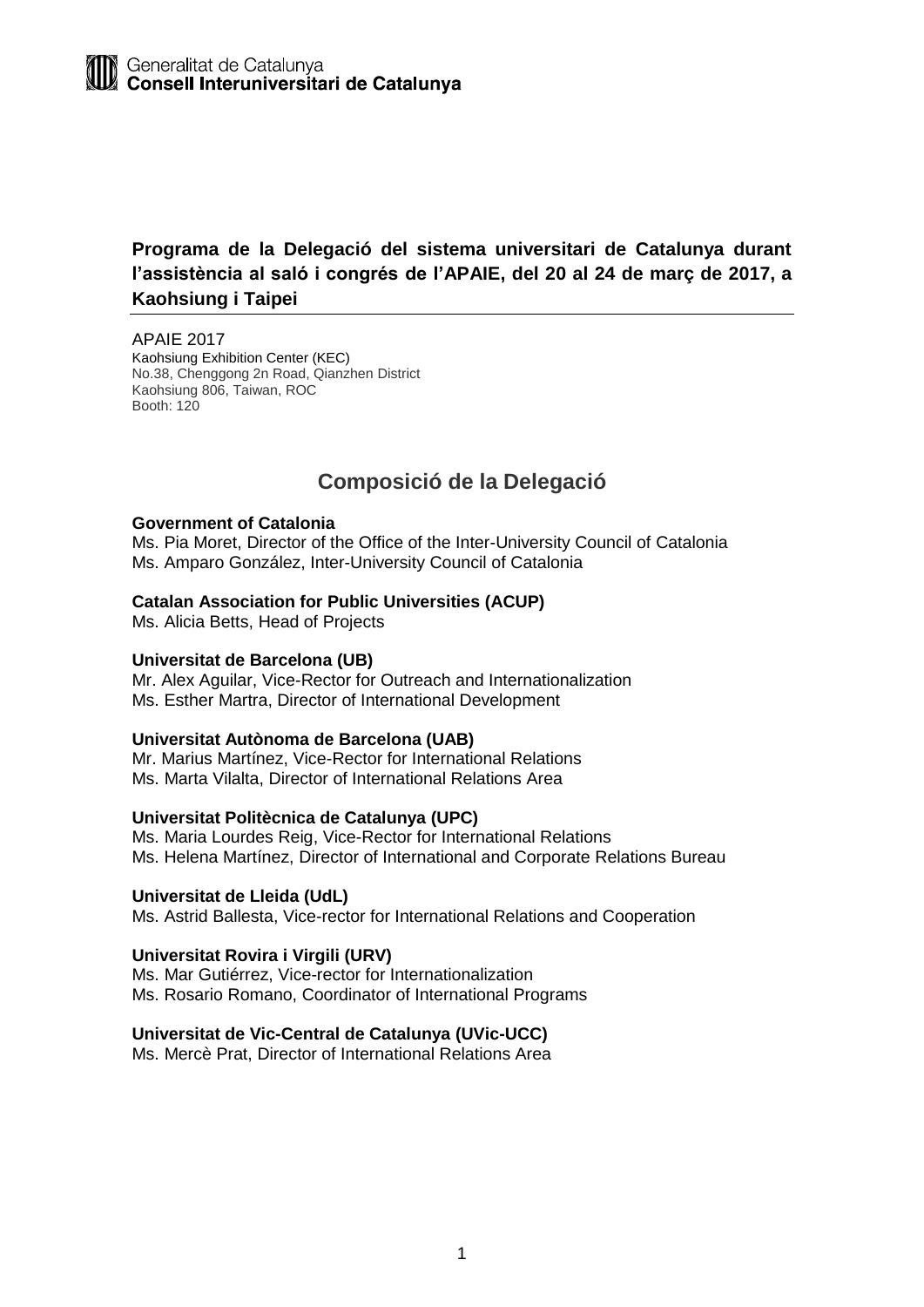# **Programa**

### **Dilluns, 20 de març - Kaohsiung**

Horari fira i congrés

08.30h-12.00h Pre-conference Workshops (Morning session) 12.00h-13.00h Workshop networking lunch 12.00h-15.00h Exhibitors Move-in 13.00h-16.00h Pre-conference Workshops (Afternoon session)

### **Dimarts, 21 de març - Kaohsiung**

Horari Fira i congrés

08.00-08.30h Exhibitors Set up 08.30-17.30h Exhibició 11.00-14.00h Opening Ceremony & Formal Lunch Exhibition Hall – North Hall 2, Kaohsiung

# 9.30-11:45h **Reunió amb l'Associació per a la mobilitat universitària a l'Àsia i el Pacífic (UMAP)**

85 Sky Tower Hotel Room Crystal 42F

Per part de l'UMAP hi assistiran:

- **Prof. Shingo Ashizawa**, Deputy Director of UMAP International Secretariat, Professor of Regional Development Studies, Toyo University (UMAP International Secretariat)
- **Ms. Keiko Yamachi**, Chief of Super Global University Project Administrative Section, International Affairs Office, Toyo University (UMAP International Secretariat)
- **Ms. Naoko Kimoto**, Exchange Program Coordinator, International Affairs Office, Toyo University (UMAP International Secretariat)
- **Mr. Hideki Yonekawa**, The Vice President of JASSO, Japan Student Services Organization (JASSO)
- **Mr. Masaki Uemura**, Deputy Director of Planning Department, The Japan Association of National Universities
- **Prof. Angela Yung Chi Hou**, Professor of Higher Education Fu Jen Catholic University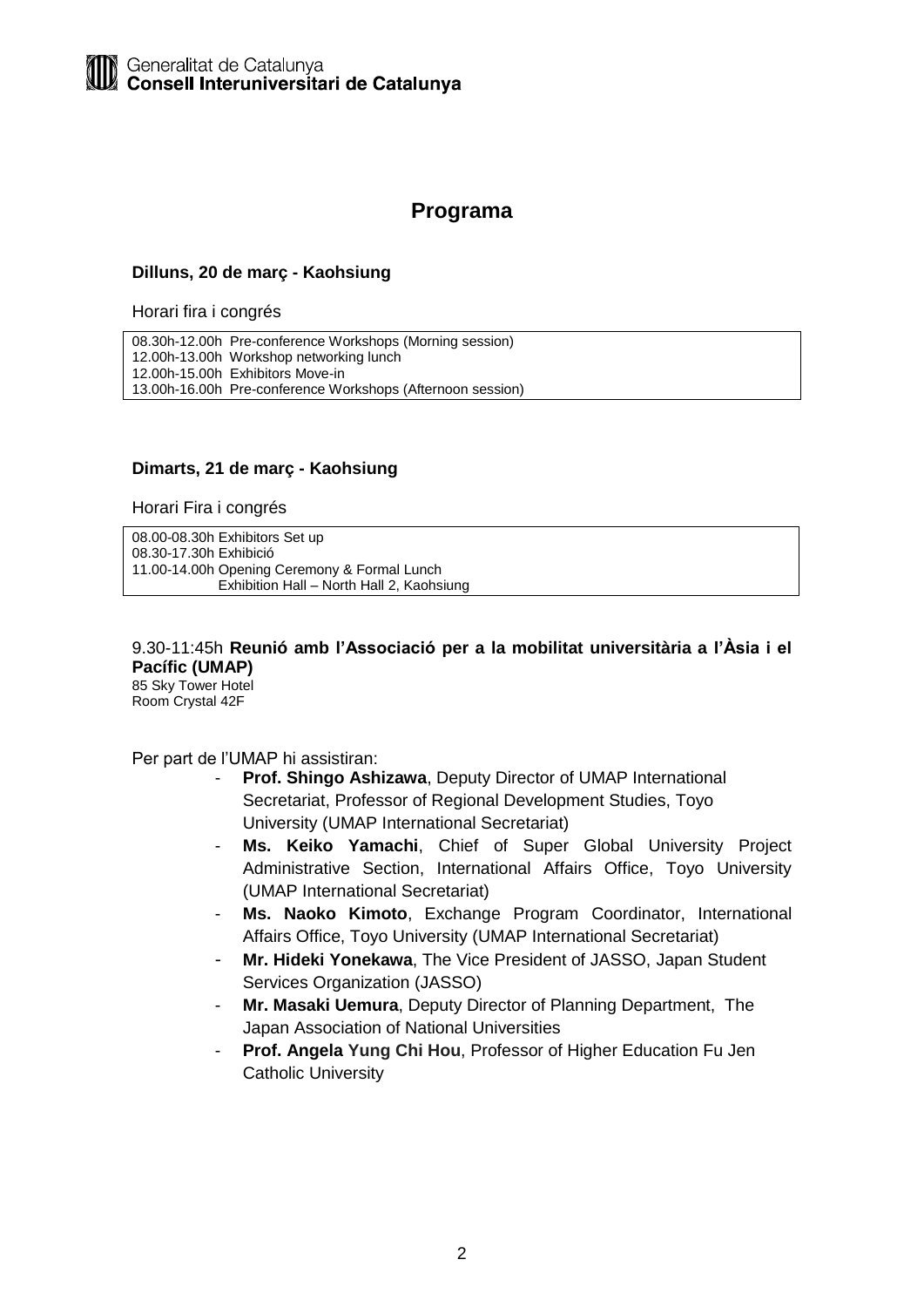Per part de la delegació hi assistiran:

- Pia Moret, Directora de l'Oficina del Consell Interuniversitari de **Catalunya**
- **Alícia Betts**, Directora de projectes de l'ACUP
- **Àlex Aguilar**, Vicerector de Projecció i Internacionalització, UB
- **Esther Martra**, Directora de Desenvolupament Internacional, UB
- **Màrius Martínez**, Vicerector de Relacions Internacionals, UAB
- **Marta Vilalta**, Directora de l'Àrea de Relacions Internacionals, UAB
- Maria Lourdes Reig, Vicerectora de Relacions Internacionals, UPC
- **Helena Martínez**, Cap del Gabinet de Relacions Internacionals, UPC
- **Astrid Ballesta**, Vicerectora de Relacions Internacionals i Cooperació, UdL
- **Mercè Prat**, Cap de la Unitat de Relacions Internacionals, UVic-UCC

#### Escaleta de la reunió

09:30-10:00h Breu presentació de les delegacions 10:00-10:30h Discussió sobre possibles col·laboracions 10:30-10:45h Lliurament de regals i fotografia de grup

### **Dimecres, 22 de març - Kaohsiung**

Horari fira i congrés

08.00-08.30h Exhibitors Set up 08.30-17.30h Exhibició 18.30-21:00h Gala Dinner Exhibition Hall – North Hall 2, Kaohsiung Exhibition Center

## **Dijous, 23 de març - Kaohsiung**

Horari fira i congrés

08.00-08.30h Exhibitors Set up 08.30-14.00h Exhibició 15.00-16.00h Closing ceremony Exhibition Hall – North Hall 2, Kaohsiung Exhibition Center 14.00-17.00h Exhibitors Move-out

El 23 de març la delegació es desplaça de Kaohsiung a Taipei per atendre les visites institucionals del dia 24/03/2017.

El dia 24 un microbús recollirà tots els membres de la delegació als hotels i acompanyarà la delegació en totes les seves visites.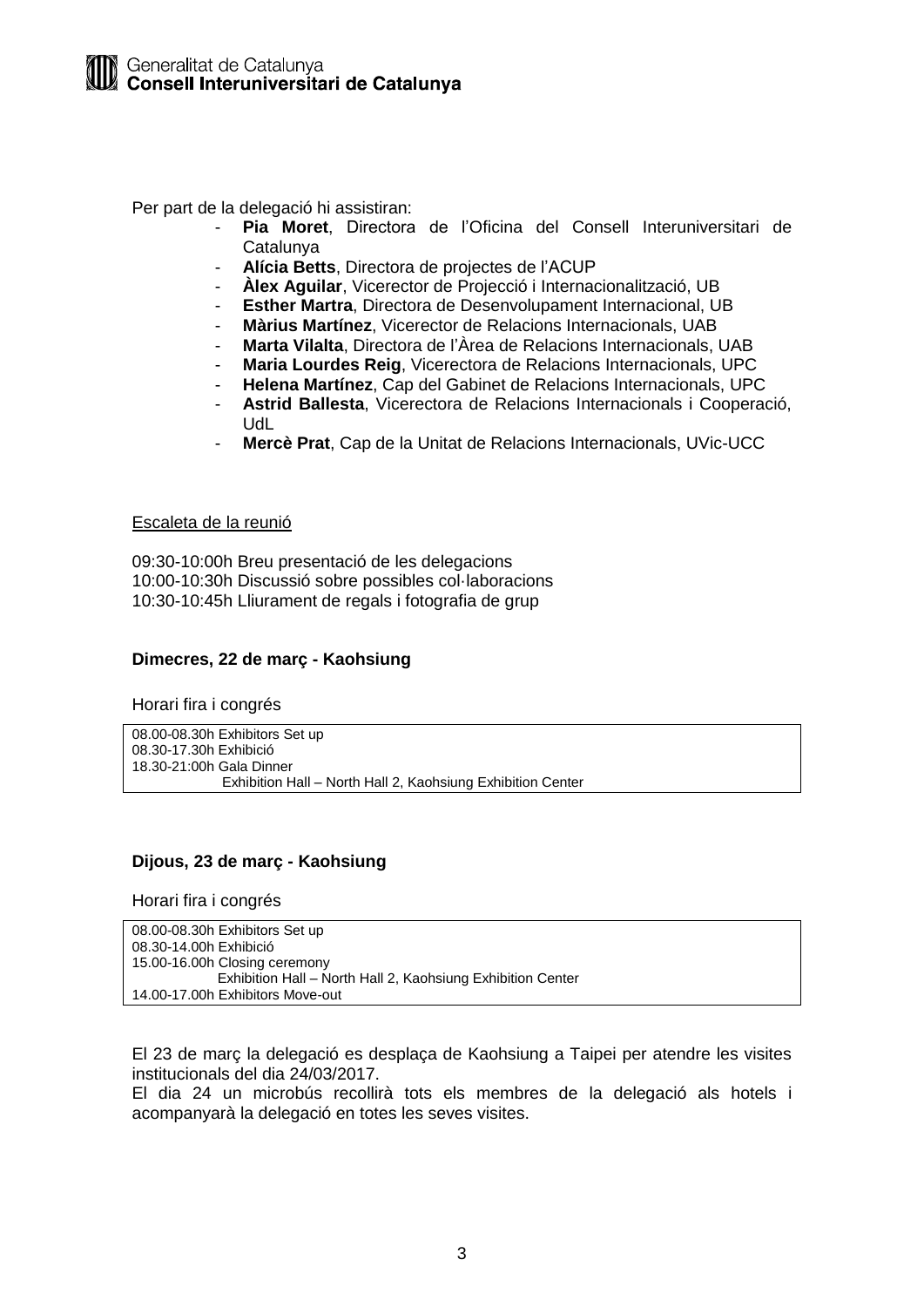### **Divendres, 24 de març - Taipei**

# **09.00h – 10.00h Reunió amb el Higher Education Evaluation & Accreditations Council** (HEEACT)

HEEACT (財團法人高等教育評鑑中心基金會) 7F., No.179, Sec. 1, Heping E. Rd. Da-an District, Taipei City 106 Taiwan (R.O.C.) Contact person: Angela Hou TEL:886-2-3343-1200

Per part de l'HEEACT hi assistiran:

- **Dr. Angela Yung Chi Hou**, Executive director
- **Dr. Shaw-Ren Lin**, Dean of the Office of Quality Assurance
- **Dr. Jackson Chi**, Research associate, Office of Quality Assurance
- **Dr. Hua-Chi Chou**, Assistant research fellow, Office of Quality Assurance
- **Ms. Monica Tang**, General affairs coordinator
- **Ms. Pin-Chuan Hsu**, Reserach coordinator, Office of Quality Assurance
- **Ms. Wen-Hsing Kuo**, Research coordinator, Office of Quality Assurance
- **Ms. Cindy Chen**, International relations coordinator

Escaleta de la reunió:

09:00-09:10h Arribada a l'HEEACT i breu introducció 09:10-09:30h HEEACT presentació sobre l'educació superior a Taiwan 09:30-09:45h Q&A / discussió 09:50-10:00h Fotografia de grup 10:00-10:30h Desplaçament al Ministeri d'Educació

## **10.30h – 12.00 h Reunió al Ministeri d'Educació (MOE)**

Ministry of Education (MOE) (教育部) No.5, Zhongshan S. Rd. Zhongzheng Dist. Taipei City 10051 Taiwan (R.O.C.) Contact person: Cindy / Jocelyn Tel: 886-2-7736-6666

Per part del MOE hi assistiran:

- **Ms. Rebecca Lan**, Deputy Director, Department International and Cross-Strait Education, MOE
- **Ms. Shu-Ya Yang**, Section Chief, Studying Abroad Section, Department International and Cross-Strait Education, MOE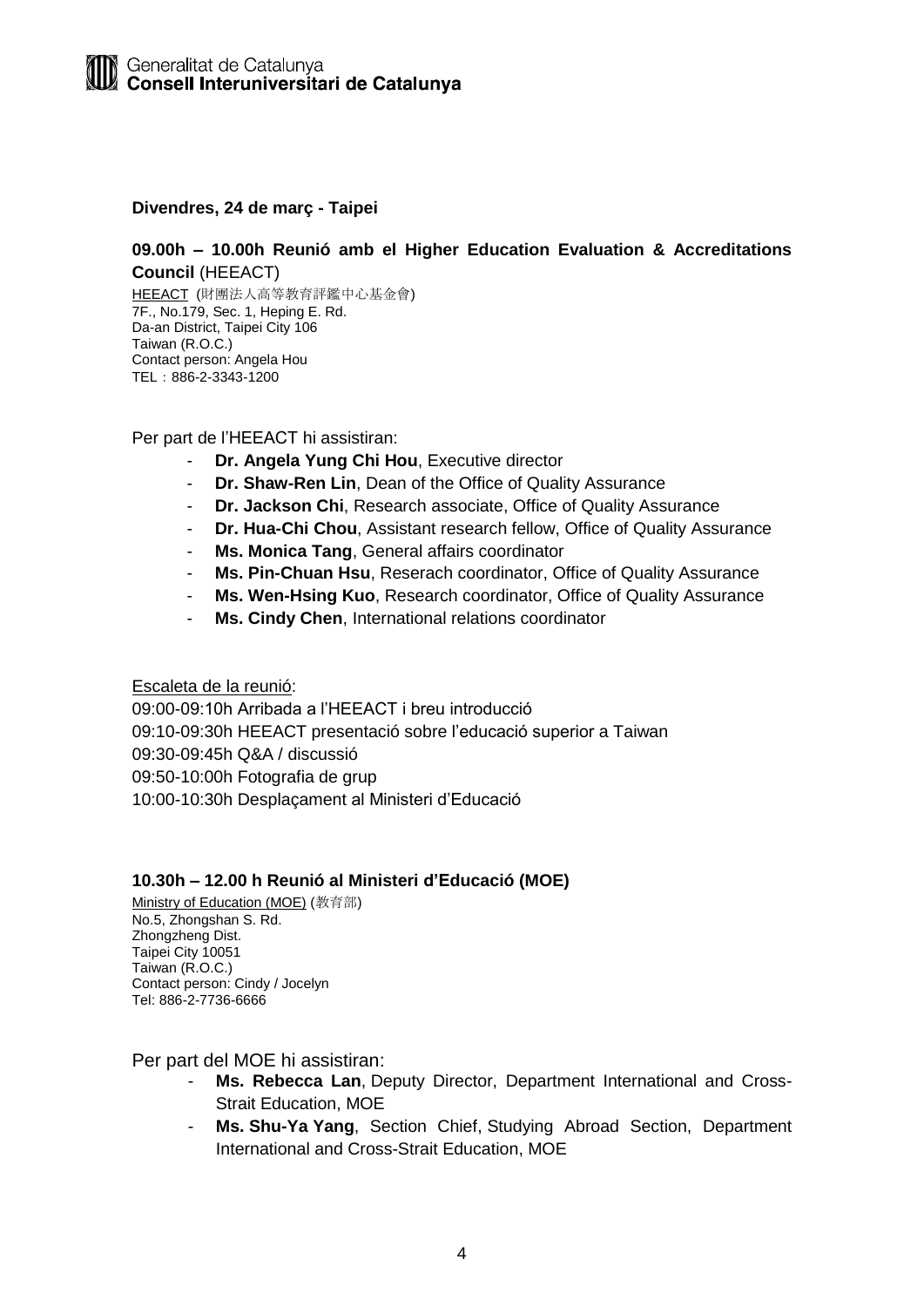- **Mr. Peters Chen**, Section Chief, Protocol Affairs Section, Department International and Cross-Strait Education, MOE
- **Ms. Jocelyne Ching-Jung Wu**, Officer, Protocol Affairs Section, Department International and Cross-Strait Education, MOE
- **Ms. Yu-Wei Liu**, specialist, International Cooperation, Department International and Cross-Strait Education, MOE
- **Mr. Ciao-Yu Lin**, Officer, Department of Higher Education

Escaleta de la reunió:

10:30-12:30h Introducció de la delegació del MOE i de la nostra delegació

Presentació de les parts i discussió sobre prioritats en internacionalització i possibles col·laboracions Entrega de regals commemoratius Foto de grup

# **12:30h a 13:15h Dinar**

## **13:45-15:15h Reunió a l'Acadèmia Sinica**

Academia Sinica (中央研究院) 128 Academia Road, Section 2 Nankang Taipei 11529 Taiwan (R.O.C.) Contact person: Angelina Shen Tel. +886-2-2787-1412 / 0928-270-031

Per part de l'Acadèmia Sinica hi assistirà:

- **Ms. Yijuang Chern**, Directora del Departament d'Afers Internacionals i Subdirectora del Taiwan International Graduate Program (TIGP)

## Escaleta de la reunió:

14:00-14:15h Arribada a l'Acadèmia Sínica i breu introducció (DVD)

14:15-14:45h Briefing sobre els programes internacionals de grau de Taiwan

14:45-15:30h Tour pel Museu de l'Institut d'Història i Filologia